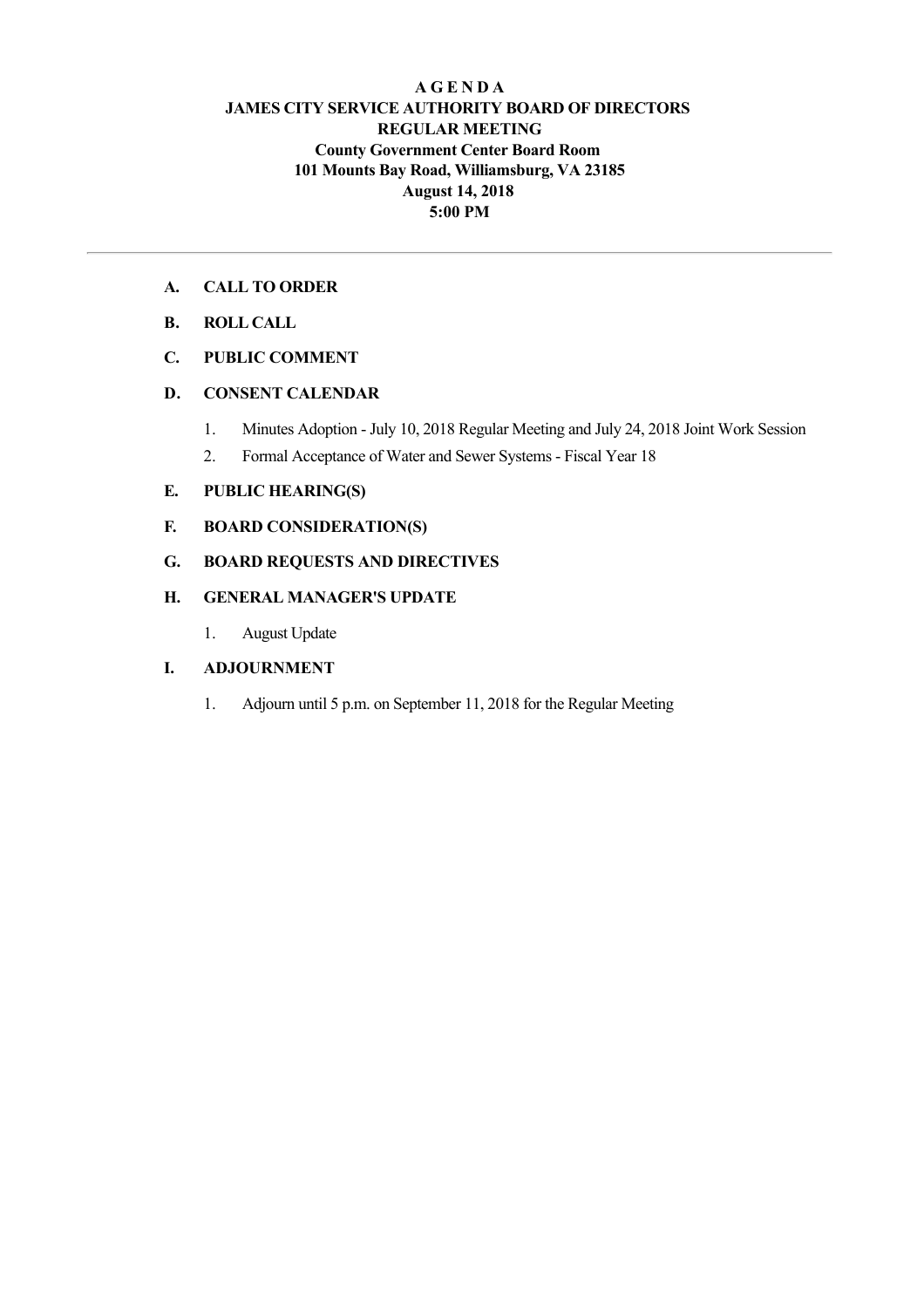| DATE:    | 8/9/2018                                                                                 |
|----------|------------------------------------------------------------------------------------------|
| TO:      | The Board of Directors                                                                   |
| FROM:    | Teresa J. Fellows, Deputy Secretary                                                      |
| SUBJECT: | Minutes Adoption - July 10, 2018 Regular Meeting and July 24, 2018 Joint Work<br>Session |

# **ATTACHMENTS:**

|                          | Description        |          |                | Type           |  |
|--------------------------|--------------------|----------|----------------|----------------|--|
| D                        | 071018 BOD Minutes |          |                | <b>Minutes</b> |  |
| 072418 Work Session<br>D |                    |          |                | <b>Minutes</b> |  |
|                          | <b>REVIEWERS:</b>  |          |                |                |  |
| Denartment               |                    | Reviewer | $\Delta$ ction |                |  |

| Department             | Reviewer        | Action   | Date               |
|------------------------|-----------------|----------|--------------------|
| <b>Board Secretary</b> | Fellows, Teresa | Approved | 8/7/2018 - 5:10 PM |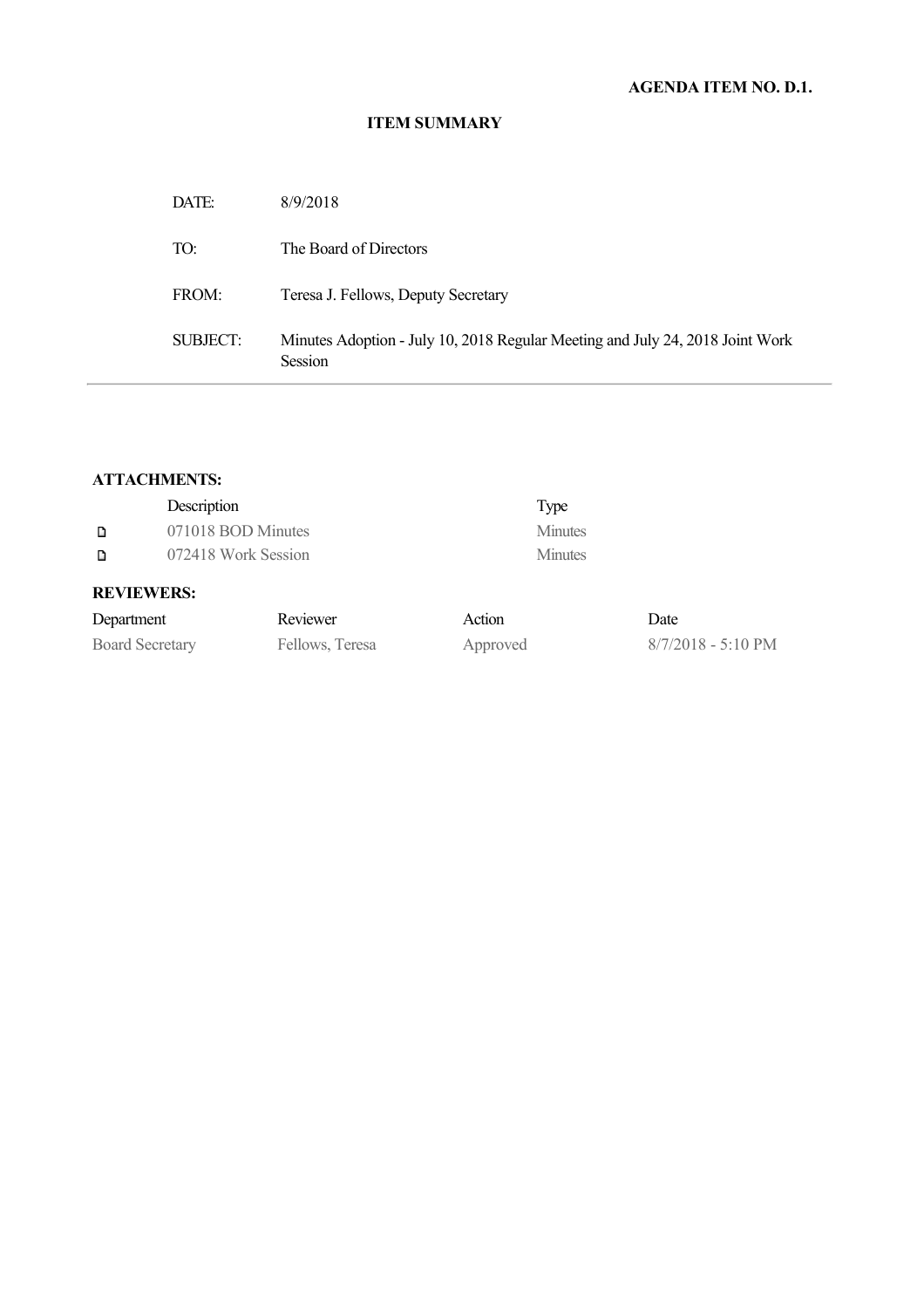# **M I N U T E S JAMES CITY SERVICE AUTHORITY BOARD OF DIRECTORS REGULAR MEETING County Government Center Board Room 101 Mounts Bay Road, Williamsburg, VA 23185 July 10, 2018 5:00 PM**

## **A. CALL TO ORDER**

#### **B. ROLL CALL**

Michael J. Hipple, Vice Chairman, Powhatan District John J. McGlennon, Roberts District James O. Icenhour, Jr., Jamestown District Ruth M. Larson, Berkeley District - Absent P. Sue Sadler, Chairman, Stonehouse District

William C. Porter, Secretary to the Board Adam R. Kinsman, County Attorney M. Douglas Powell, General Manager, James City Service Authority (JCSA)

#### **C. PUBLIC COMMENT**

None.

# **D. CONSENT CALENDAR**

1. Minutes Adoption - June 12, 2018 Meeting

A motion to Approve was made by John McGlennon, the motion result was Passed. AYES: 4 NAYS: 0 ABSTAIN: 0 ABSENT: 1 Ayes: Hipple, Icenhour Jr, McGlennon, Sadler Absent: Larson

## **E. PUBLIC HEARING(S)**

None.

#### **F. BOARD CONSIDERATION(S)**

1. Contract Award-Water Meter Register Replacement Services

A motion to Approve was made by John McGlennon, the motion result was Passed. AYES: 4 NAYS: 0 ABSTAIN: 0 ABSENT: 1 Ayes: Hipple, Icenhour Jr, McGlennon, Sadler Absent: Larson

Mr. Powell addressed the Board regarding its approval at last month's meeting for the contract award for the water meter replacement. He noted at that same time he would present the Board with a Resolution for the water meter installation. He further noted that Resolution was before the Board tonight as Professional Meters, Inc. was awarded the contract at a cost of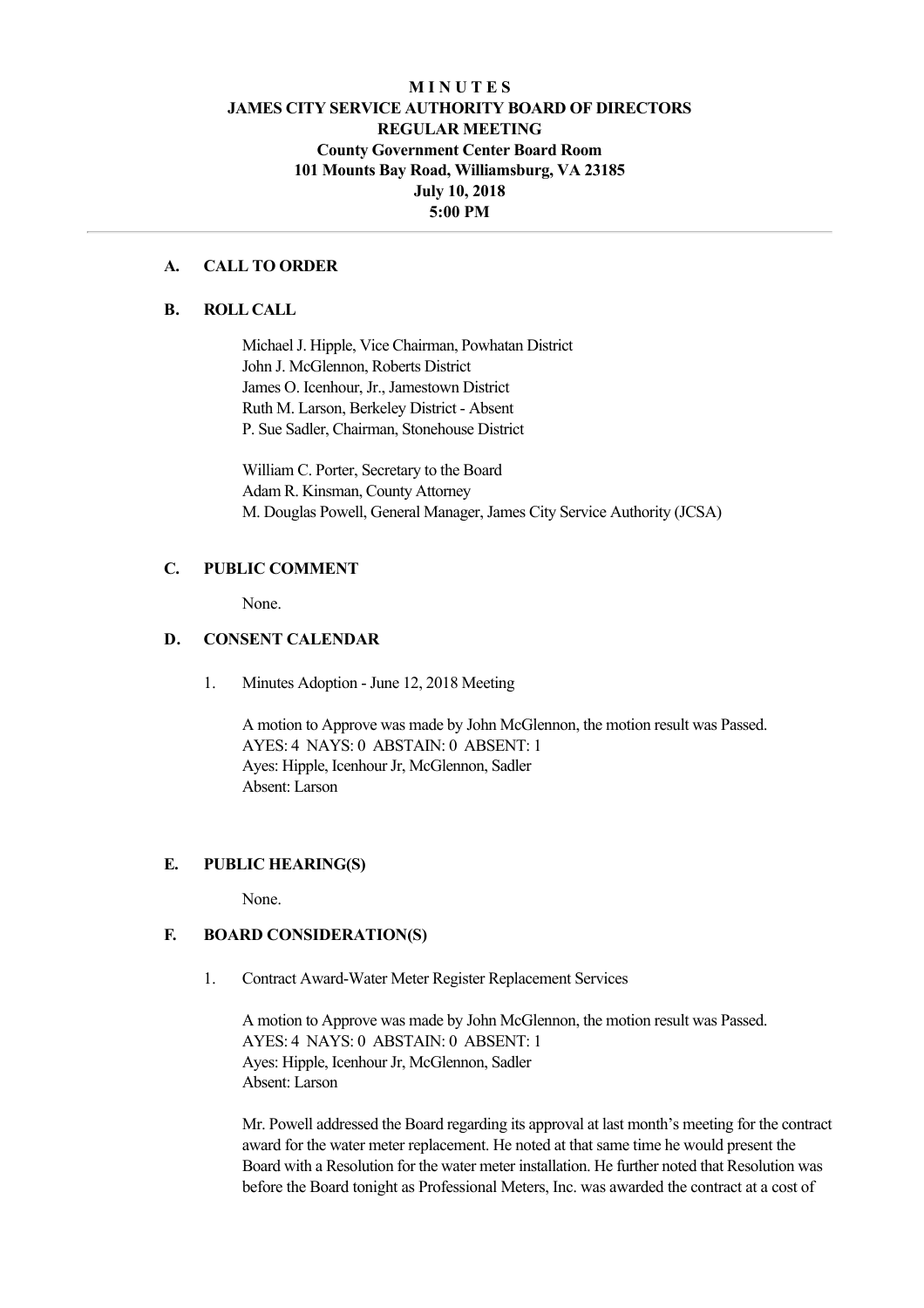\$20 per meter. Mr. Powell cited staff's recommendation for approval.

2. Contract Award-Air Ejector Lift Station Replacement

A motion to Approve was made by Michael Hipple, the motion result was Passed. AYES: 4 NAYS: 0 ABSTAIN: 0 ABSENT: 1 Ayes: Hipple, Icenhour Jr, McGlennon, Sadler Absent: Larson

Mr. Powell addressed the Board noting the Capital Improvements Project included funding for replacement of the last four air ejector lift stations. He cited the bidding information and noted the contract had been awarded to Waco, Inc. Mr. Powell noted a revision to both the memorandum and Resolution that were not in the Agenda Packet and which reflected a recent contract negotiation change resulting in a cost reduction. He further noted the new contract price was \$1,442,258 as noted in the revised memorandum and Resolution. Mr. Powell cited staff's recommendation for approval.

#### **G. BOARD REQUESTS AND DIRECTIVES**

Mr. McGlennon extended his congratulations to Mr. Powell for his recognition of service to Williamsburg Area Transit Authority (WATA). Mr. McGlennon noted the Board of Supervisors had also congratulated Mr. Powell on his WATA service recognition at its meeting.

#### **H. GENERAL MANAGER'S UPDATE**

Mr. Powell requested at the conclusion of the meeting that the Board note a continuation until the July 24, 2018, joint work session with the Board of Supervisors.

Ms. Sadler asked Mr. Powell to reiterate the alternating water schedule based on odd/even address.

Mr. Powell noted Monday was the off day, no watering on that day. He specified Wednesdays, Fridays and Sundays are water days for house numbers ending in odd number; Tuesdays, Thursdays and Saturdays are water days for those addresses ending in even number.

Ms. Sadler reminded everyone of the on/off watering schedule and adherence to it.

#### **I. ADJOURNMENT**

1. Continue until 4 p.m., on July 24, 2018, for a Work Session with the Board of Supervisors

A motion to Continue was made by Michael Hipple, the motion result was Passed. AYES: 4 NAYS: 0 ABSTAIN: 0 ABSENT: 1 Ayes: Hipple, Icenhour Jr, McGlennon, Sadler Absent: Larson

At approximately 6:15 p.m., Ms. Sadler recessed the Board of Directors until its continuation as noted above.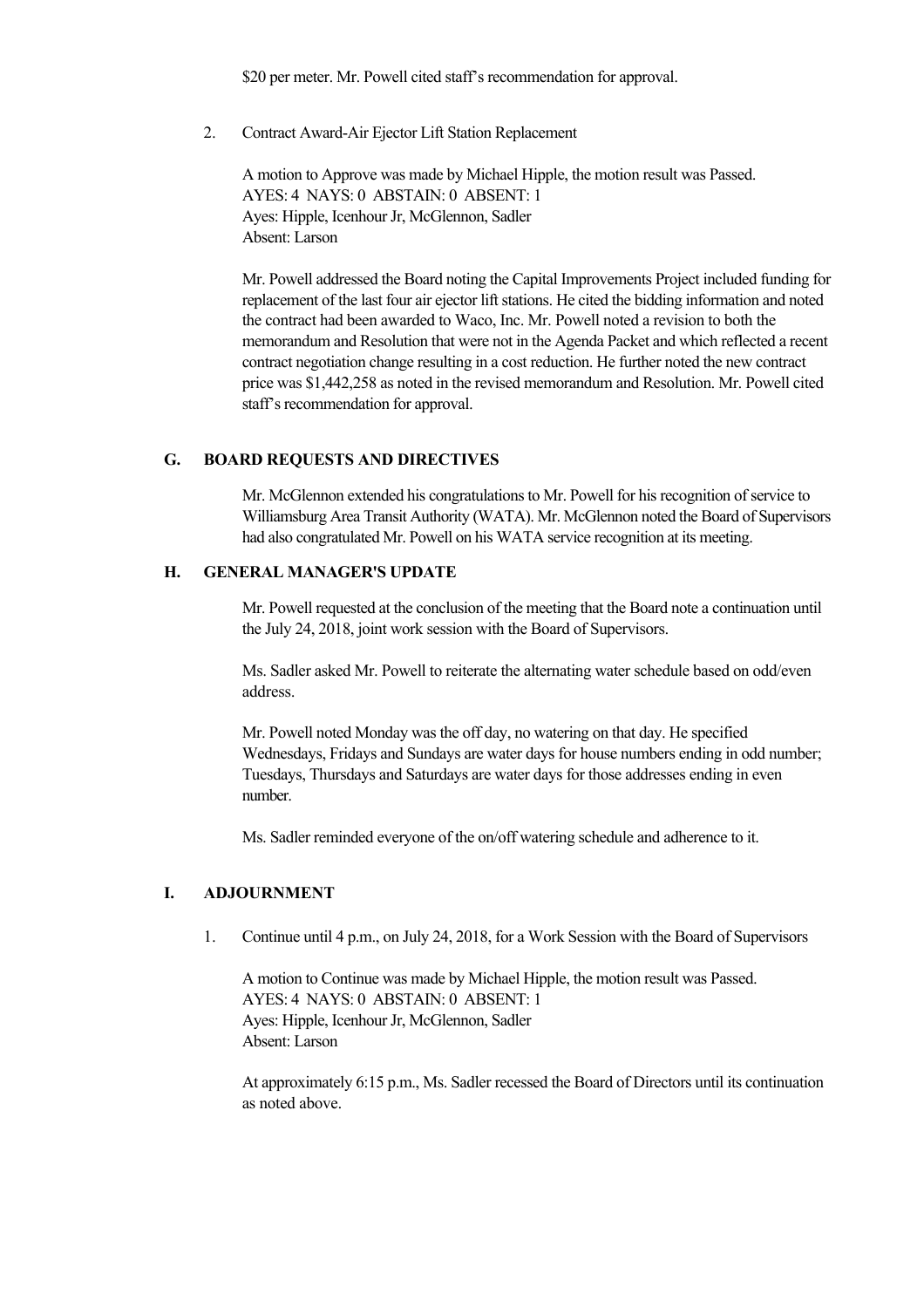## **M I N U T E S JAMES CITY COUNTY BOARD OF SUPERVISORS WORK SESSION County Government Center Board Room 101 Mounts Bay Road, Williamsburg, VA 23185 July 24, 2018 4:00 PM**

## **A. CALL TO ORDER**

#### **B. ROLL CALL**

#### **Board of Supervisors**

John J. McGlennon, Roberts District James O. Icenhour, Jr., Vice Chairman, Jamestown District P. Sue Sadler, Stonehouse District Michael J. Hipple, Powhatan District Ruth M. Larson, Chairman, Berkeley District

William C. Porter, Interim County Administrator Adam R. Kinsman, County Attorney

#### **Board of Directors**

John J. McGlennon, Roberts District James O. Icenhour, Jr., Jamestown District Michael J. Hipple, Vice Chairman, Powhatan District Ruth M. Larson, Berkeley District P. Sue Sadler, Chairman, Stonehouse District

William C. Porter, Interim County Administrator Adam R. Kinsman, County Attorney M. Douglas Powell, General Manager, James City Service Authority (JCSA)

At approximately 4 p.m., Ms. Larson called the Board of Supervisors meeting to Order.

At approximately 4:01 p.m., Ms. Sadler called the Board of Directors meeting to Order.

# **C. BOARD DISCUSSIONS**

1. James City Service Authority Work Session with the Board of Supervisors

Mr. Powell addressed the Board by introducing Mr. Michael Vergakis, Chief Water Engineer, Ms. Stephanie Luton, Assistant General Manager of JCSA and Mr. Danny Poe, Chief Wastewater Engineer, to the meeting. He noted these individuals, in addition to himself, comprised the senior leadership team at JCSA and had approximately 20 years each of either County or JCSA service.

Ms. Larson thanked Mr. Powell for the introductions for both the benefit of the Board and the viewers.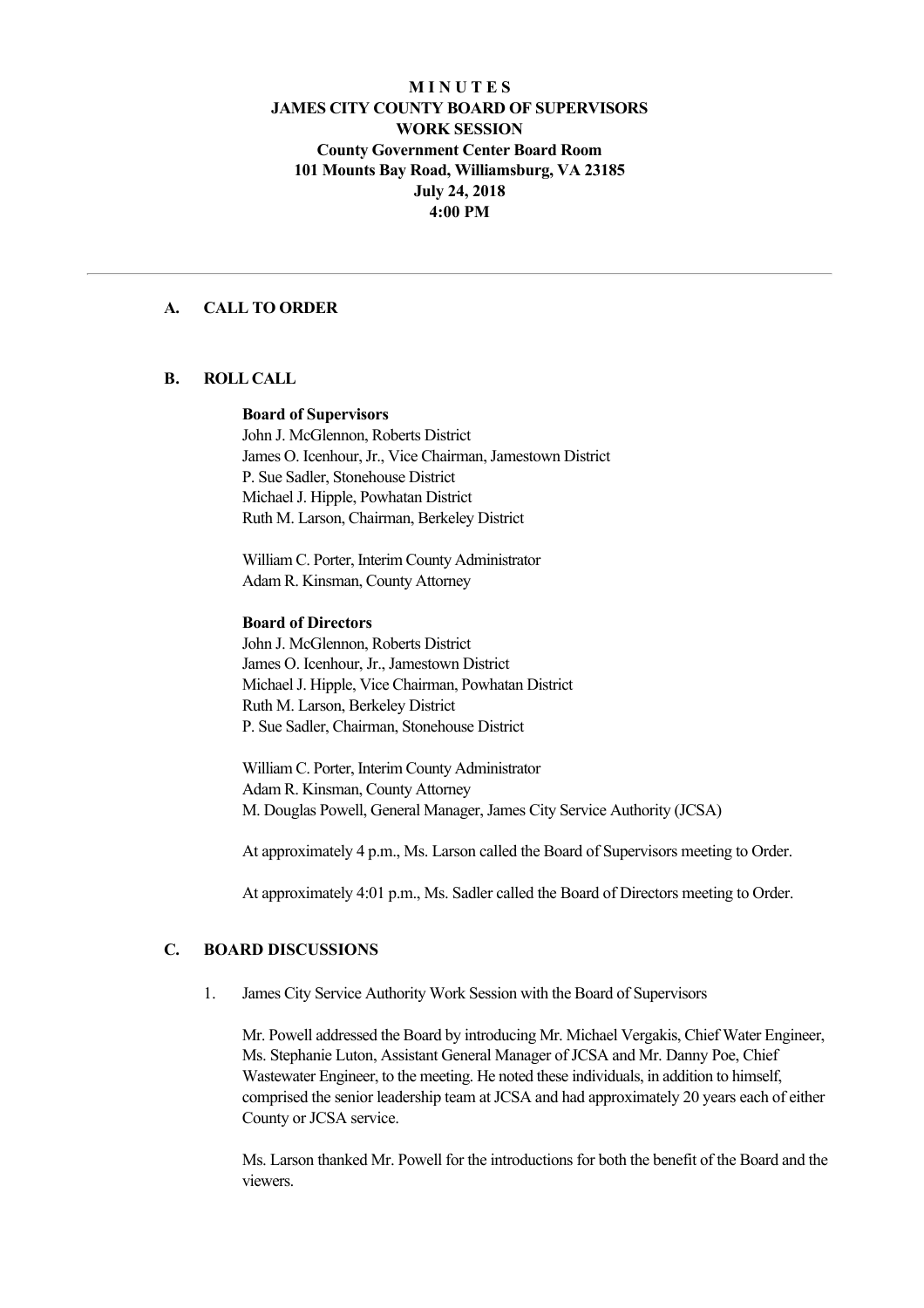Mr. Powell cited the recently adopted Strategic Plan's inclusion of an initiative to develop a water conservation plan. He noted the JCSA currently had a water conservation plan and highlighted the permit and the Department of Environmental Quality (DEQ), citing the requirements regarding that plan. Mr. Powell addressed the Board with a review of the current water system, which was regulated by two state agencies: DEQ (withdrawal) and the Health Department (distribution). He presented a PowerPoint overview of the water system with usage and other statistics. Mr. Powell highlighted water supply requirements for the next few decades. He noted the demand management options that JCSA was reviewing for future water use in the presentation. He further noted irrigation created peak demands in the water system. Mr. Powell stated the consultant had evaluated several options regarding system demand and revenue. He noted one option placed a moratorium on the submeter program to allow existing customers to use them, but no new customers. He further noted the moratorium analysis had some concerns and he did not recommend any changes to the submeter program. Mr. Powell also stated a second option from the consultant addressed the current even/odd irrigation schedule. He noted the consultant proposed a schedule change with a reduction in water usage. He further noted a billing cycle modification from quarterly to monthly would prove beneficial and encourage conservation based on the consultant's evaluation. Mr. Powell highlighted the options of transitioning to two days per week for irrigation and monthly billing and noted staff's approval on these actions. Mr. Powell updated the Board on the status of the Joint Permit Application for the raw water intake at the Chickahominy River, status of Sustainable Water Initiative for Tomorrow (SWIFT), Newport News and Cranston's Mill Pond. He noted the permit allowed a nine-year window to address the issues.

Mr. Icenhour asked about SWIFT and the aquifer process involved with that program. He also addressed the recycling of the water back into the ground, but not the pipes.

Mr. Powell noted that current state law prohibited direct reuse of the water. He further noted some states did allow direct reuse and the procedure was gaining more national attention.

Mr. McGlennon questioned the funding of the SWIFT project.

Mr. Powell explained the cost of injecting purifiers into the water would be a regional cost. He noted that if James City County chose to build a filtration facility, then the County would bear that financial cost.

General discussion ensued.

Mr. Hipple noted concerns about the County's water supply. He further noted the financial impact of watering property and the use of wells versus public water. Mr. Hipple thanked Mr. Powell for presenting the water usage statistics and educating citizens with energyefficient water options.

Ms. Larson asked about the water feasibility study and the timeline on the options. She noted increased feedback on SWIFT from concerned citizens.

Mr. Powell noted that in nine years, DEQ would expect a decision on the water plan. He cautioned a premature decision, but stressed more information was needed on the options. Mr. Powell noted the cost difference in groundwater use versus construction of a filtration facility.

Ms. Sadler asked if the feasibility study could begin without the Cranston's Mill Pond permit or SWIFT information to start the information gathering for the options.

Mr. Powell noted yes. He also noted he would supply the Board with the PowerPoint presentation.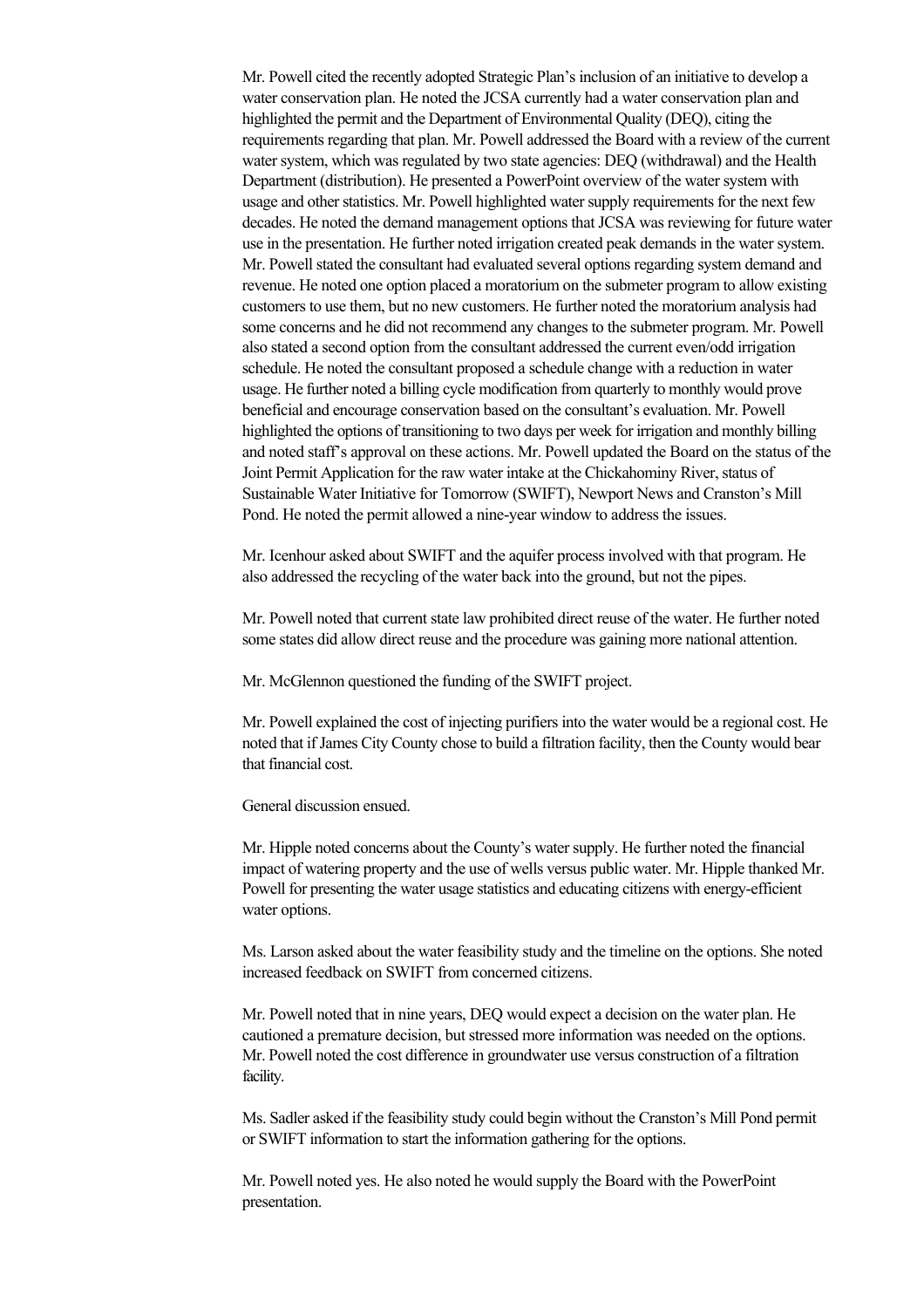Ms. Larson asked if irrigation pushback had been an issue with citizens. She noted she liked the monthly billing cycle.

Mr. Powell noted some pushback would be likely, but further noted the consultant said the County had "responsible irrigators".

Ms. Larson asked what measures were in place to monitor the usage.

Mr. Powell noted JCSA did not monitor individuals, but would address misuse of the even/odd usage if observed.

Ms. Larson asked about the additional administrative expense of converting to the monthly billing.

Mr. Powell confirmed some additional expense would occur with the conversion. He added some savings would be available in reading the meters.

Mr. Hipple noted issues with Cranston's Mill Pond. He expressed concerns about safety, volume of water, road maintenance and the dam.

Mr. McGlennon endorsed the monthly billing, but expressed concerns on the changes to three groups for the watering schedule. He asked if Hampton Roads Utility Billing Service (HRUBS) had the ability to bill electronically. Mr. McGlennon cited HRUBS as an encouragement to use a similar process in the County. He also noted use of a budget payment plan. He questioned about other viable watering options like drip irrigation.

Mr. Powell noted those were options JCSA would explore.

Ms. Sadler questioned educating groups like Homeowners Associations (HOAs) with irrigation.

Mr. Powell noted HOAs would be beneficial and stressed comprehensive public education program using social media. He further noted it would be a multi-faceted approach.

Mr. Icenhour asked about the timeline regarding the switch with the meters.

Mr. Powell noted a two-year window for the meter replacement completion was likely.

Mr. Icenhour questioned the water agreement with Newport News.

Mr. Powell noted additional information would be forthcoming to assist in decision-making. He further noted the existing agreement, the timeline and long-term water solutions. Mr. Powell expressed reservations on the construction of the current Newport News agreement.

Mr. Hipple noted Busch Gardens efficient water conservation policies in place. He questioned if that information could be shared with other industries.

Ms. Larson noted Hampton Roads Sanitation Department and HRUBS both offer paperless billing options.

Mr. Powell stated the irrigation schedule would require Board action if changes were made as it was established in the Regulations. He noted no action was needed at this time, but in the future he could make a presentation to the Board on its decision.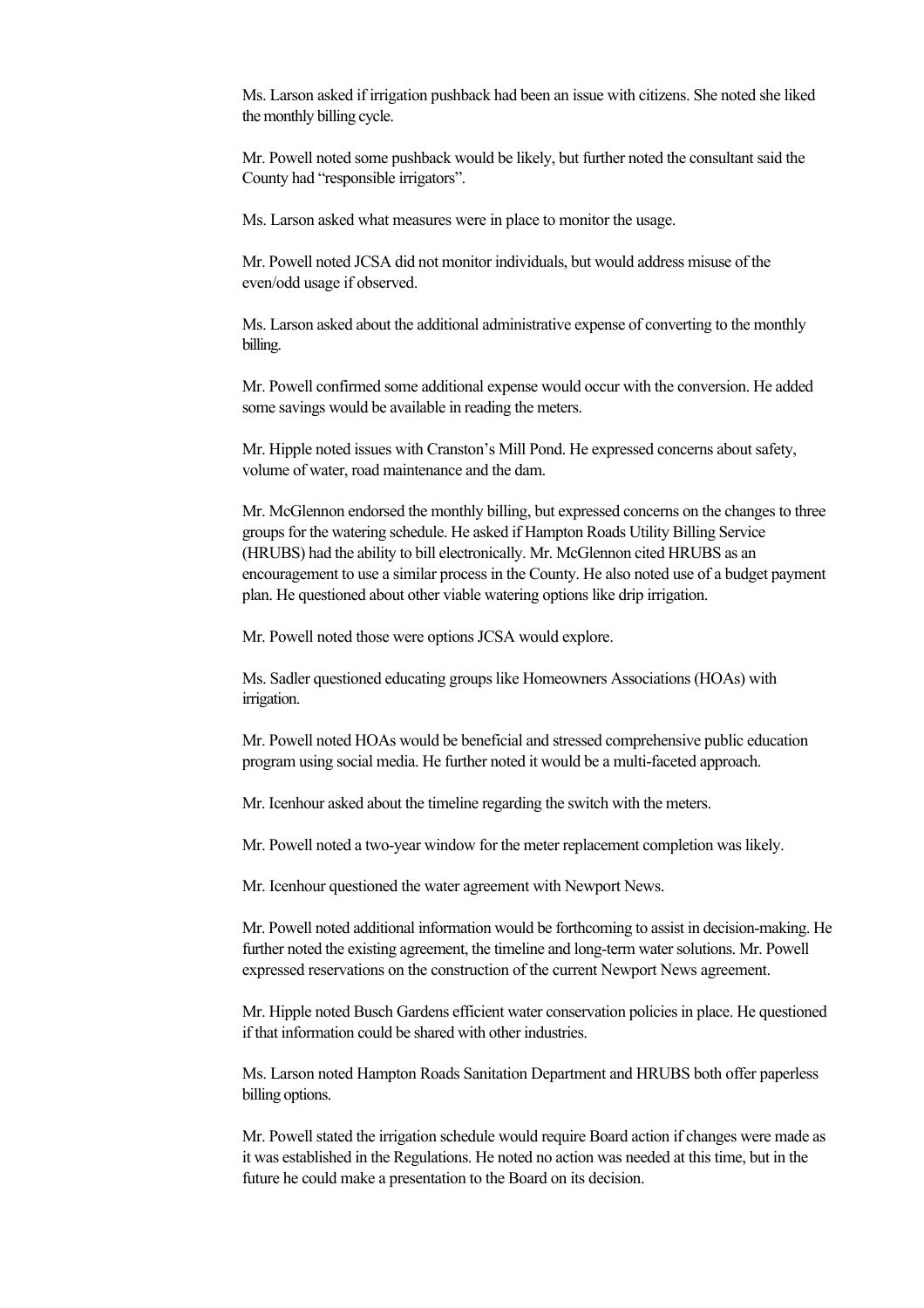Ms. Sadler and the Board thanked Mr. Powell and staff for the presentation and information.

A Motion to Adjourn was made by John McGlennon, the motion passed unanimously.

At approximately 4:51 p.m., Ms. Sadler adjourned the Board of Directors until 5 p.m. on August 14, 2018, for the Regular Meeting.

#### **D. CLOSED SESSION**

A motion to Enter a Closed Session was made by John McGlennon, the motion result was Passed. AYES: 5 NAYS: 0 ABSTAIN: 0 ABSENT: 0 Ayes: Hipple, Icenhour Jr, Larson, McGlennon, Sadler

At approximately 4:52 p.m., the Board entered into Closed Session.

At approximately 5:18 p.m., the Board re-entered Open Session.

1. Certification of Closed Session

A motion to Certify the Closed Session was made by John McGlennon, the motion result was Passed. AYES: 5 NAYS: 0 ABSTAIN: 0 ABSENT: 0 Ayes: Hipple, Icenhour Jr, Larson, McGlennon, Sadler

2. Discussion or consideration of the acquisition of real property for a public purpose, where discussion in an open meeting would adversely affect the bargaining position of the public body, pursuant to Section 2.2-3711 (A)(3) of the Code of Virginia

A motion to Approve was made by John McGlennon, the motion result was Passed. AYES: 5 NAYS: 0 ABSTAIN: 0 ABSENT: 0 Ayes: Hipple, Icenhour Jr, Larson, McGlennon, Sadler

Mr. McGlennon noted the Board approved the Resolution authorizing the purchase of 21 acres from Green Mount Properties.

3. Consideration of a personnel matter, the appointment of individuals to County Boards and/or Commissions, pursuant to Section 2.23711 (A)(1) of the Code of Virginia and pertaining to the Economic Development Authority

A motion to Appoint Individuals to Boards and Commissions was made by Sue Sadler, the motion result was Passed. AYES: 5 NAYS: 0 ABSTAIN: 0 ABSENT: 0 Ayes: Hipple, Icenhour Jr, Larson, McGlennon, Sadler

The Board recommended the EDA appointments of Mr. Mike Maddox to fill the unexpired term vacated by Mr. Paul Gerhart that expires in 2020 and Mr. William Turner and Mr. Carlton Stockton for vacant terms that will expire June 2022.

## **E. ADJOURNMENT**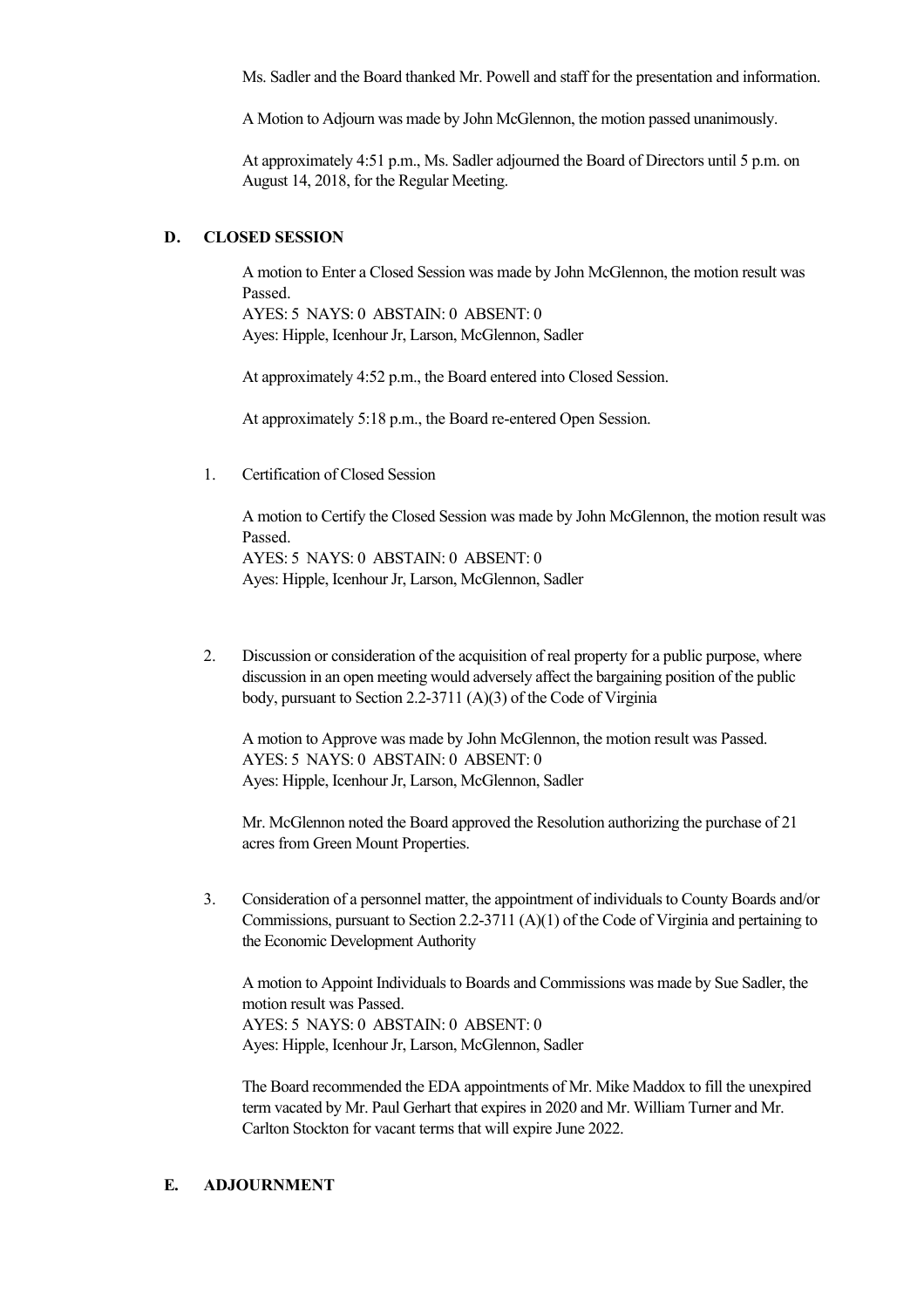A motion to Adjourn was made by Michael Hipple, the motion result was Passed. AYES: 5 NAYS: 0 ABSTAIN: 0 ABSENT: 0 Ayes: Hipple, Icenhour Jr, Larson, McGlennon, Sadler

1. Recess until 11 a.m. on July 31, 2018, at the Law Enforcement Center, 4600 Opportunity Way, Williamsburg, VA

At approximately 5:21 p.m., Ms. Larson recessed the Work Session until the July 31, 2018 meeting.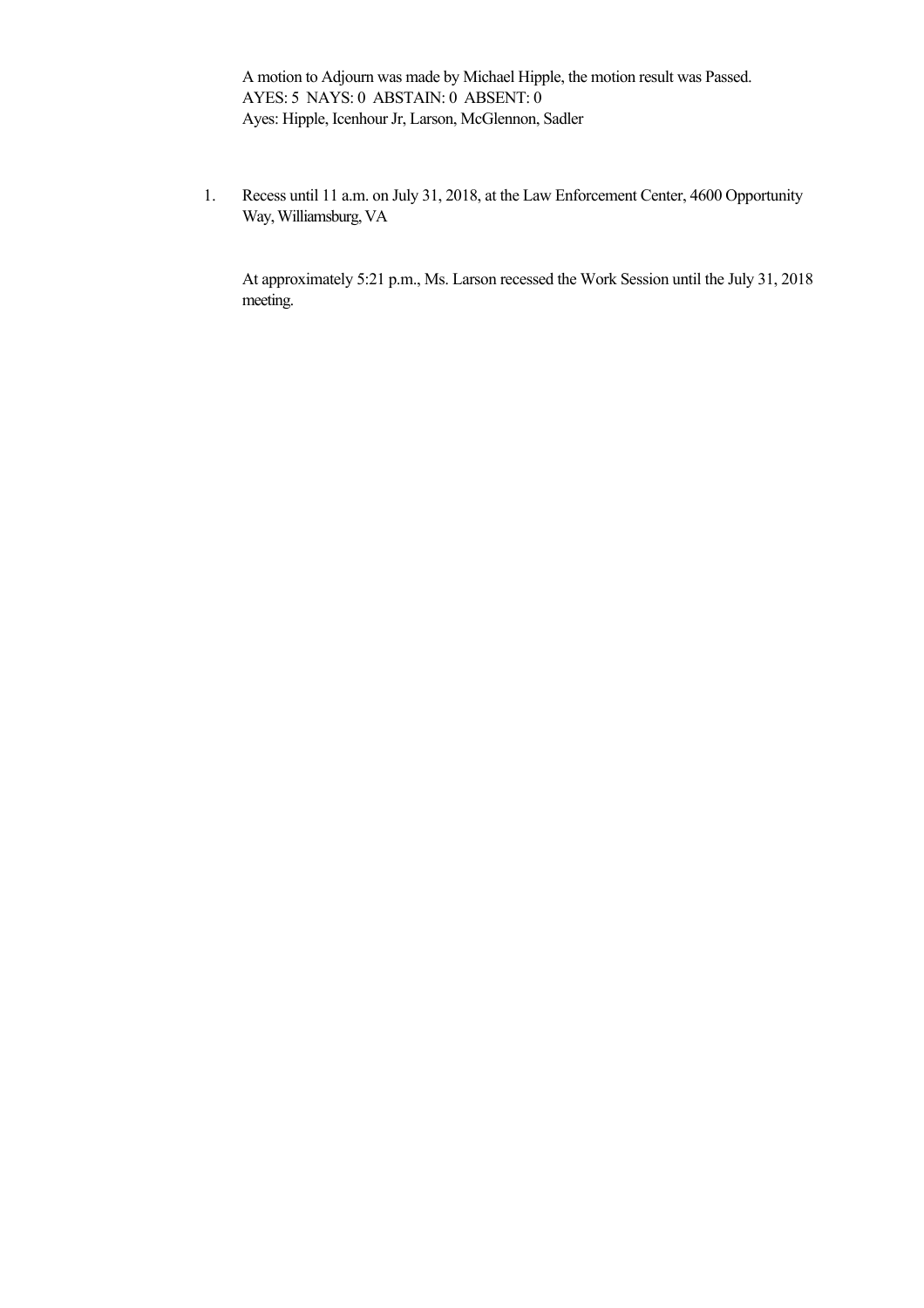| DATE:    | 8/14/2018                                                     |
|----------|---------------------------------------------------------------|
| TO:      | The Board of Directors                                        |
| FROM:    | M. Douglas Powell, General Manager                            |
| SUBJECT: | Formal Acceptance of Water and Sewer Systems - Fiscal Year 18 |

#### **ATTACHMENTS:**

**REVIEWERS:**

|   | Description | Type       |
|---|-------------|------------|
|   | Memo        | Cover Memo |
| D | Resolution  | Resolution |

# Department Reviewer Action Date James City Service Powell, Doug Approved 7/24/2018 - 2:42 PM Publication Management Daniel, Martha Approved 7/24/2018 - 3:00 PM Legal Review Kinsman, Adam Approved 7/24/2018 - 4:16 PM Board Secretary Fellows, Teresa Approved 8/3/2018 - 4:54 PM Board Secretary Purse, Jason Approved 8/7/2018 - 12:02 PM Board Secretary Fellows, Teresa Approved 8/7/2018 - 12:35 PM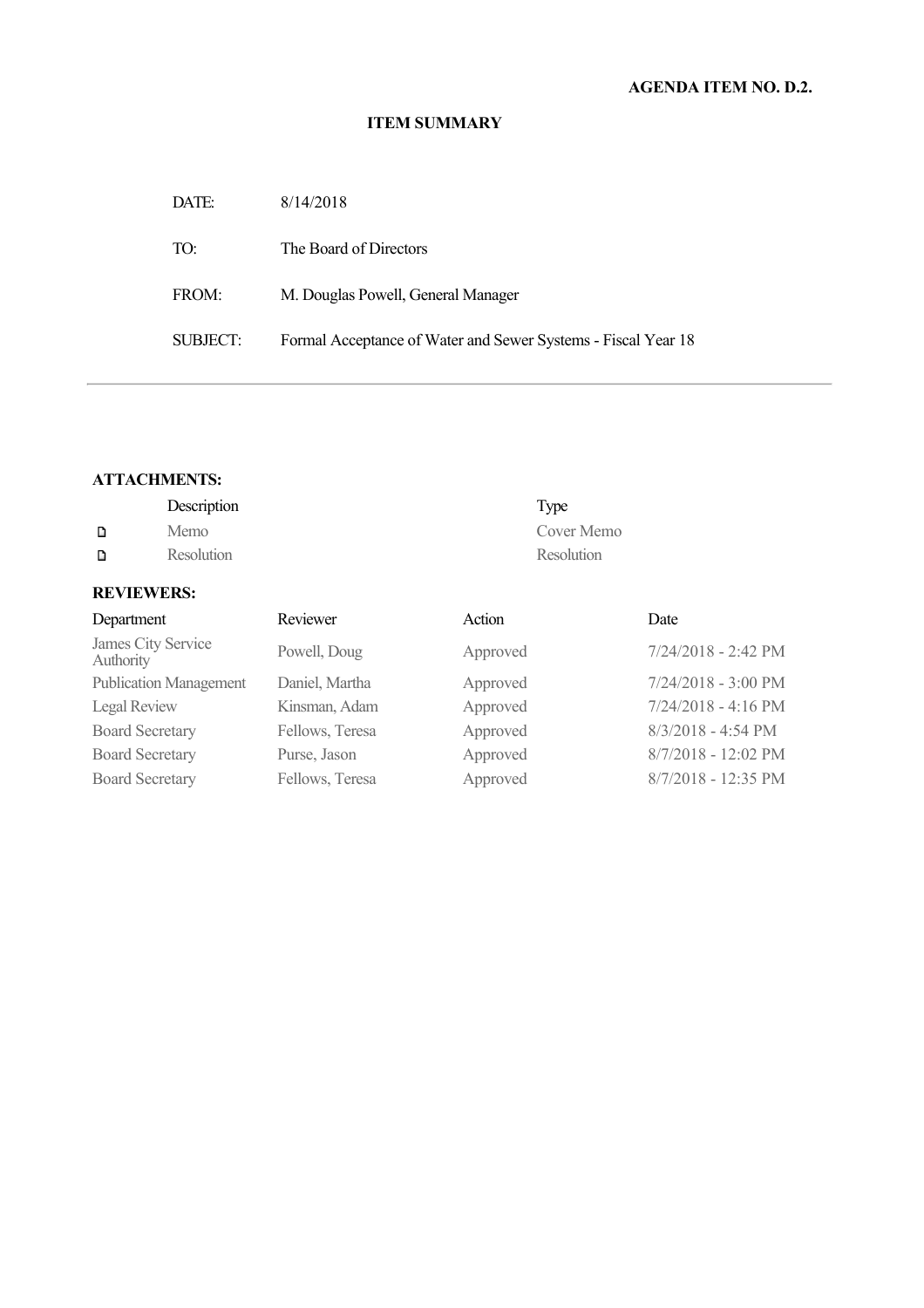# **M E M O R A N D U M**

DATE: August 14, 2018 TO: The Board of Directors FROM: M. Douglas Powell, General Manager, James City Service Authority SUBJECT: Formal Acceptance of Water and Sewer Systems - Fiscal Year 18

Attached is a resolution formally accepting water and sewer systems constructed and contributed to the James City Service Authority (JCSA) by developers during FY 18. The resolution lists the value of the infrastructure at the time of completion. The total value of \$796,235 will be included in the net capital asset calculations for JCSA's FY 18 Comprehensive Annual Financial Report pending the Board of Directors' acceptance of the systems. JCSA had net capital assets totaling \$158,226,696 in the FY 17 Annual Report.

Staff recommends adoption of the attached resolution accepting the dedication of the infrastructure.

MDP/md FAWaterSewerSys-mem

Attachment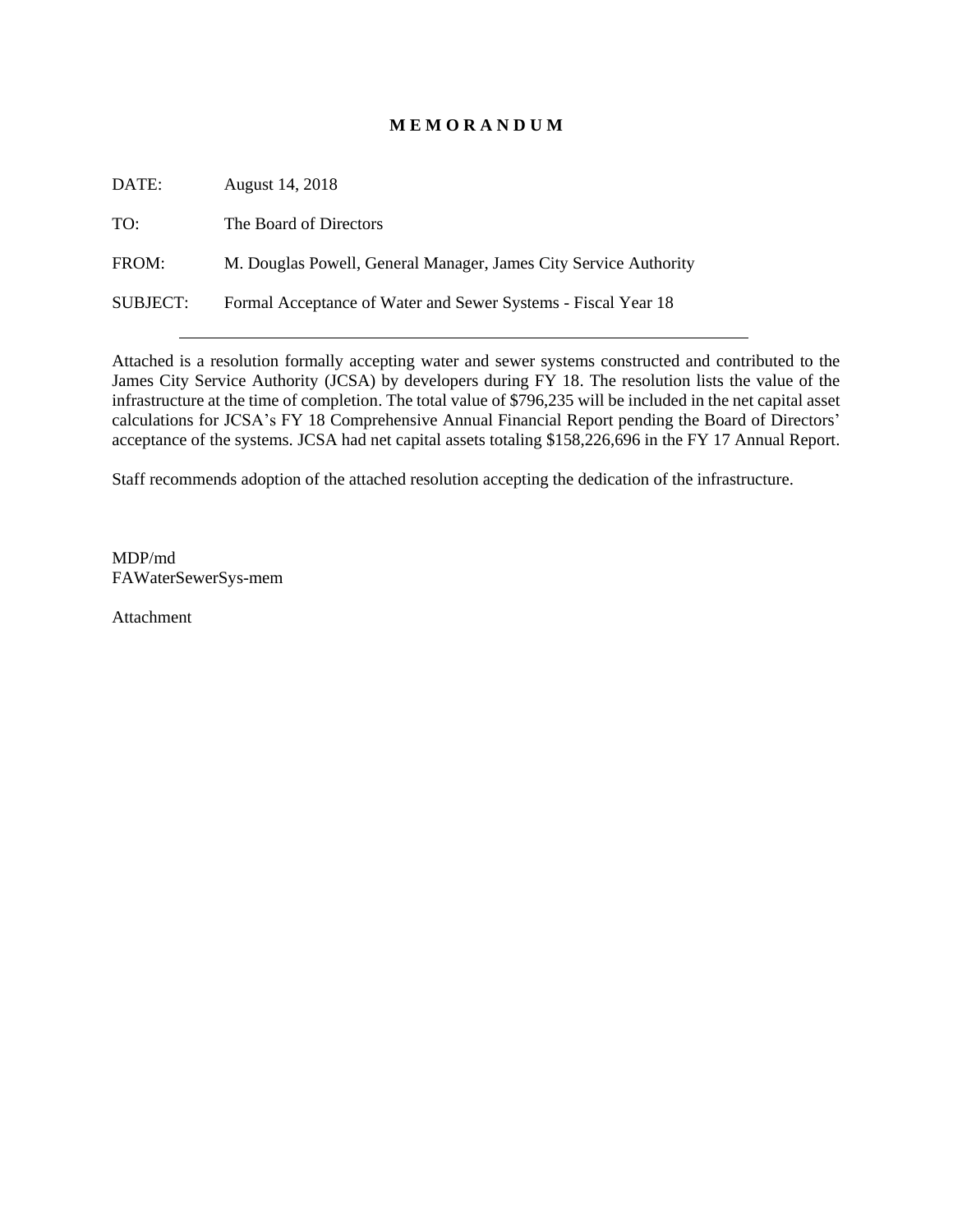## **R E S O L U T I O N**

#### FORMAL ACCEPTANCE OF WATER AND SEWER SYSTEMS - FISCAL YEAR 18

- WHEREAS, certain water and sewer infrastructure has been constructed by developers and dedicated to the James City Service Authority (JCSA); and
- WHEREAS, this water and sewer infrastructure has been constructed in accordance with technical requirements of JCSA.
- NOW, THEREFORE, BE IT RESOLVED that the Board of Directors of the James City Service Authority, James City County, Virginia, hereby formally accepts the dedication of the water and sewer systems listed below, as of June 30, 2018:

| <b>Water Dedications</b>                                                                                                                             |                                                   |  |  |
|------------------------------------------------------------------------------------------------------------------------------------------------------|---------------------------------------------------|--|--|
| Development<br>Jacob's Industrial Park - 8A & B<br>Marywood - Phase 4<br>White Hall - Section 5                                                      | Value<br>\$19,150<br>141,250<br>127,100           |  |  |
| Total:                                                                                                                                               | \$287,500                                         |  |  |
| <b>Sewer Dedications</b><br>Development<br><b>Chestnut Grove</b><br>Jacob's Industrial Park - 8A & B<br>Marywood - Phase 4<br>White Hall - Section 5 | Value<br>\$146,840<br>5,180<br>177,730<br>178,985 |  |  |
| Total:                                                                                                                                               | \$508,735                                         |  |  |
| Water and Sewer Total:                                                                                                                               | \$796.235                                         |  |  |

|                               | P. Sue Sadler<br>Chairman, Board of Directors |                     |            |                |  |
|-------------------------------|-----------------------------------------------|---------------------|------------|----------------|--|
| ATTEST:                       |                                               | <b>VOTES</b><br>AYE | <b>NAY</b> | <b>ABSTAIN</b> |  |
|                               | <b>McGLENNON</b>                              |                     |            |                |  |
|                               | <b>ICENHOUR</b><br><b>HIPPLE</b>              |                     |            |                |  |
|                               |                                               |                     |            |                |  |
| Teresa J. Fellows             | <b>LARSON</b>                                 |                     |            |                |  |
| Deputy Secretary to the Board | <b>SADLER</b>                                 |                     |            |                |  |

\_\_\_\_\_\_\_\_\_\_\_\_\_\_\_\_\_\_\_\_\_\_\_\_\_\_\_\_\_\_\_\_\_\_\_\_

Adopted by the Board of Directors of the James City Service Authority, James City County, Virginia, this 14th day of August, 2018.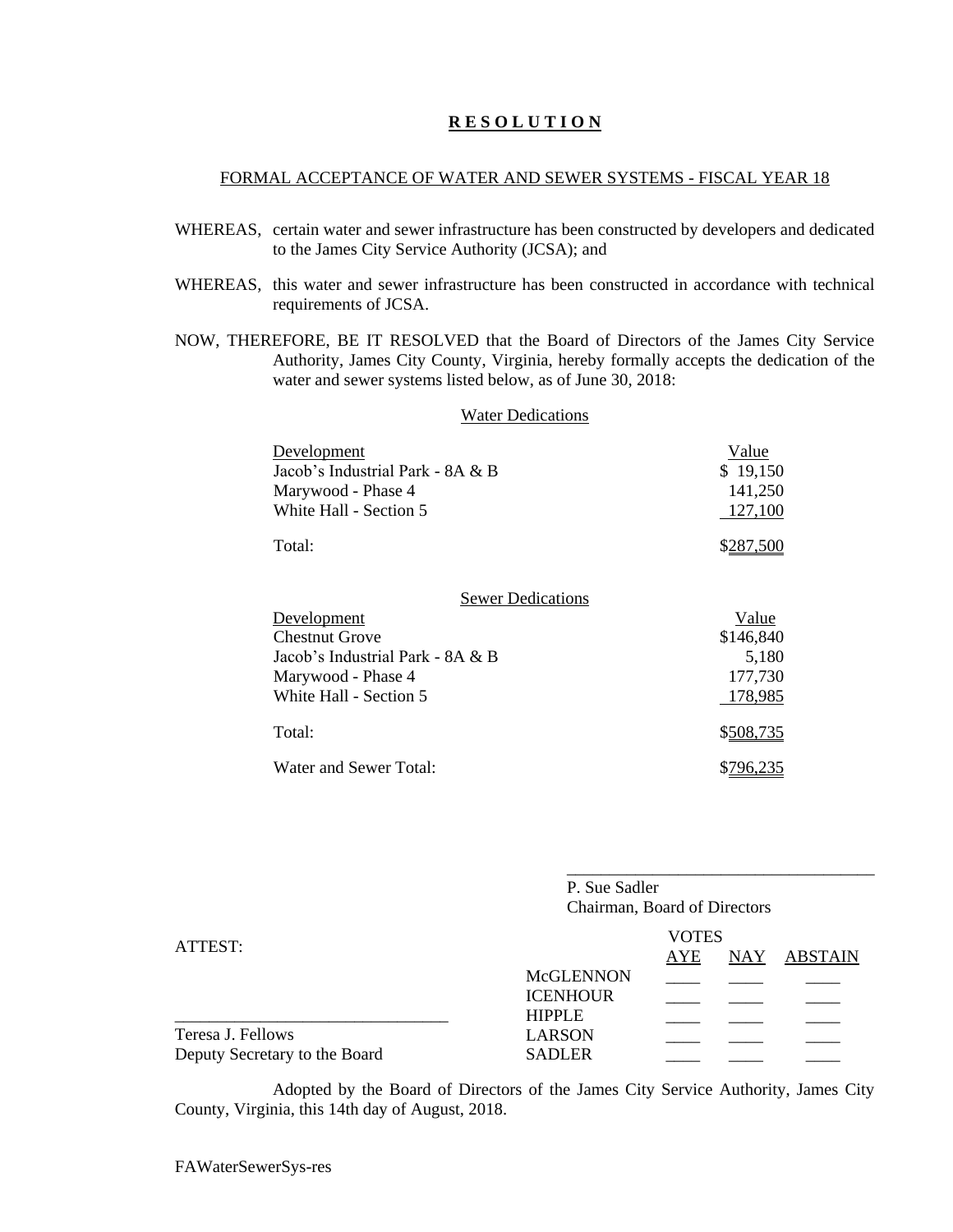DATE: 8/9/2018 TO: The Board of Directors FROM: M. Douglas Powell, General Manager SUBJECT: August Update

## **ATTACHMENTS:**

|                        | Description |                 |          | Type       |                              |
|------------------------|-------------|-----------------|----------|------------|------------------------------|
| D                      | Memorandum  |                 |          | Cover Memo |                              |
| <b>REVIEWERS:</b>      |             |                 |          |            |                              |
| Department             |             | Reviewer        | Action   |            | Date                         |
| <b>Board Secretary</b> |             | Fellows, Teresa | Approved |            | $8/7/2018 - 4:59 \text{ PM}$ |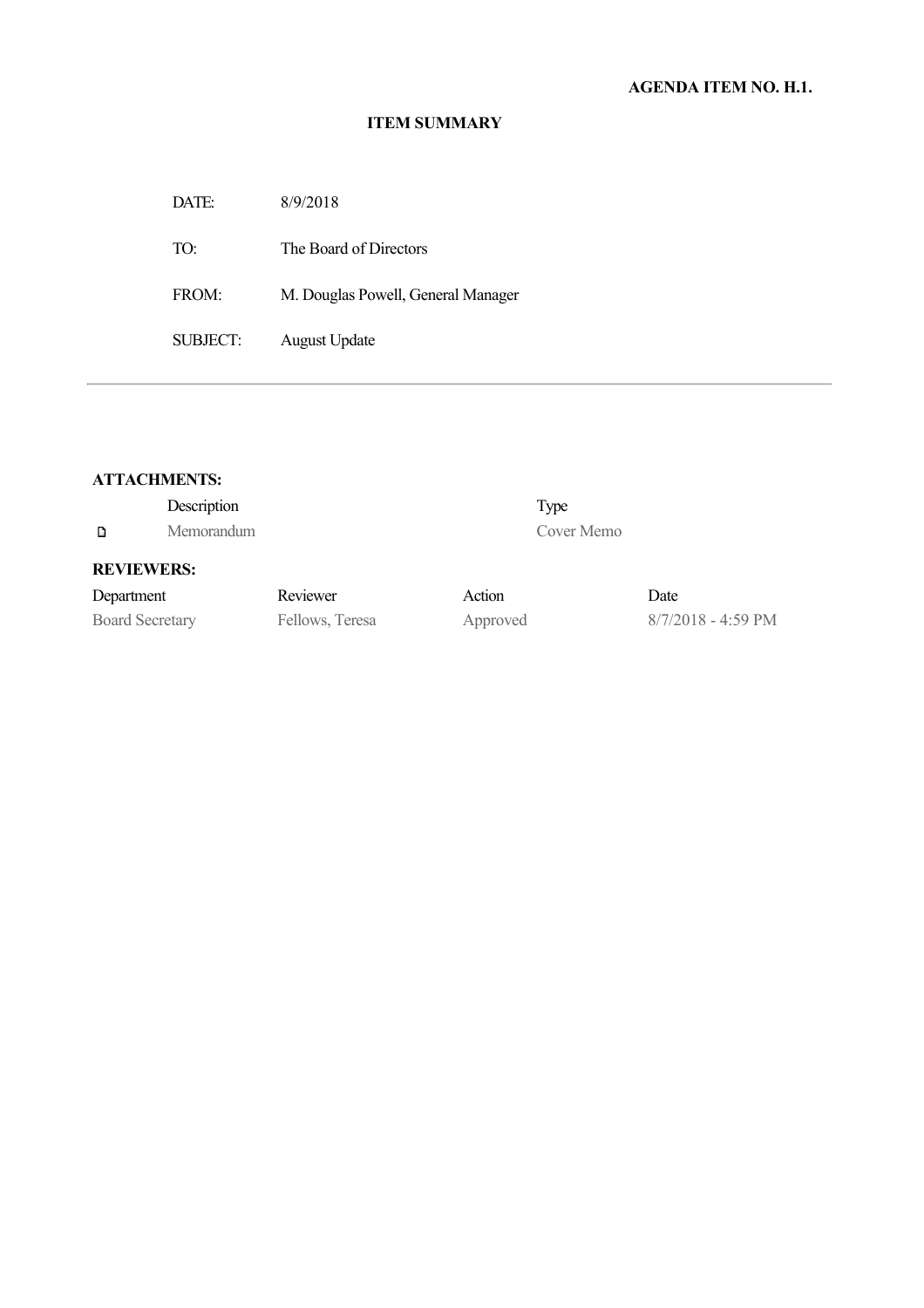# **M E M O R A N D U M**

DATE: August 14, 2018 TO: The Board of Directors FROM: M. Douglas Powell, General Manager, James City Service Authority (JCSA) SUBJECT: Director's Report - August 2018

- I have been asked to participate on a Department of Environmental Quality stakeholder group evaluating the feasibility of prioritizing human consumption of groundwater. I attended the first meeting in July.
- I attended a joint meeting of the Chief Administrative Officers/Director of Utilities to discuss affordability of services.
- I took a tour and received an update on the SWIFT Research Center. They have been injecting a million gallons per day since mid-May.
- JCSA received Harassment Training from County staff.
- The annual JCSA Safety and Award Luncheon was held. Steven Price was named Employee of the Year. Thank you to the Board for attending.
- JCSA is working on an alternative to simplify the process for customers to report their submeter usage.
- A contractor recently made a repair to one of the couplings on the main under the College Creek bridge on Route 199 that had corroded and was leaking. After completion of the repair, the contractor inspected the remaining couplings and found the remaining nine couplings also needed attention. As a result of this finding, we have purchased additional repair clamps and will schedule the repair of the remaining couplings when the repair clamps arrive.
- The replacement well project at the Five Forks Water Treatment Facility is winding down with only a couple of minor items left on the punch list. We have pumped about 112 million gallons from the well since it went into service mid-May.

MDP/md GMRpt-Aug-mem